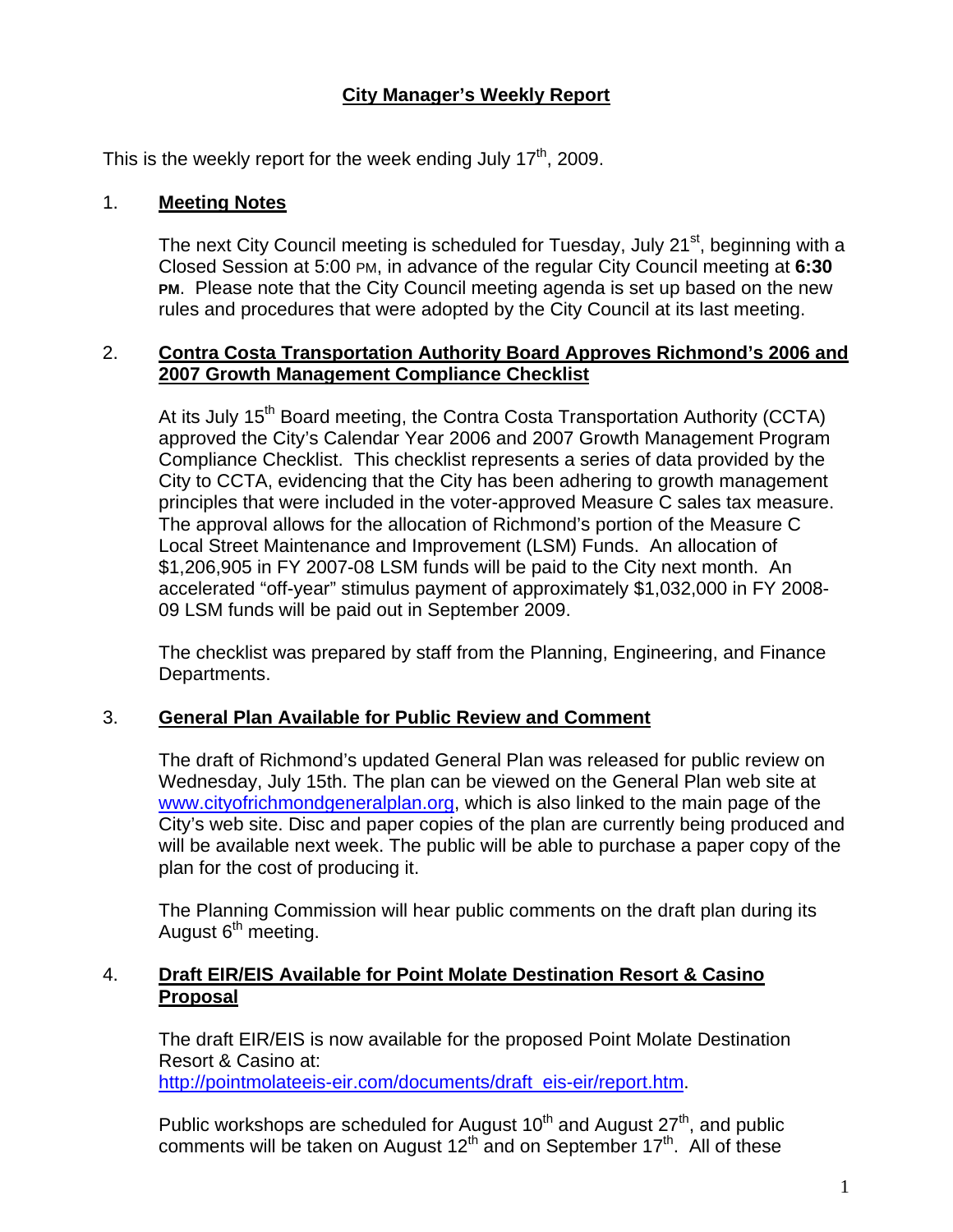meetings and workshops will be held at the Richmond Memorial Auditorium at 6:00 PM.

### 5. **News from the League of California Cities on the State Budget is Bad News for Cities**

As reported by the League of California Cities, legislative leadership and Governor Schwarzenegger, also known as the Big Five, met multiple times this week to attempt to resolve the state's deficit. The budget gap is now estimated at \$26.3 billion. Of critical importance to cities is that local government funding remains "on the table" and is extremely vulnerable through a variety of what the League characterizes as "irresponsible and illegal budget proposals and scenarios." In an article that appeared in today's *Sacramento Bee* it is being reported that "California cities and counties will take a multibillion-dollar hit to help close the state's massive budget gap."

There are three main areas that continue to threaten the viability of local governments:

- Highway User Tax Account (HUTA) raid;
- Redevelopment Agency funding seizures; and
- Proposition 1A loans.

These three items total \$5.4 billion statewide, and an estimated amount of over \$8 million in "takes" and loans for the City of Richmond.

### 6. **City of Richmond Continues Submission of Applications for Stimulus (American Recovery and Reinvestment Act [ARRA]) Funding**

The City of Richmond has continued its pursuit of ARRA funding with two additional applications for ARRA grants submitted this week as described below. The applications were prepared by City staff, with the substantial assistance of the Glen Price Group, which is under contract to provide grant researching and writing services for the City.

## **Strengthening Communities Fund - Nonprofit Capacity Building Program**

The City Manager's Office was responsible for the preparation of an application for a grant from the Strengthening Communities Fund - Nonprofit Capacity Building Program. The purpose of these grants, which are administered by the Department for Health and Human Services, Administration for Children and Families, is to provide a variety of training, technical assistance and financial support to help build the capacity of nonprofit organizations serving communities that have been significantly impacted by the economic downturn.

The grant request is for \$1 million over the two-year grant period, for a program that could potentially provide resources to 80 to 90 Richmond-serving nonprofits.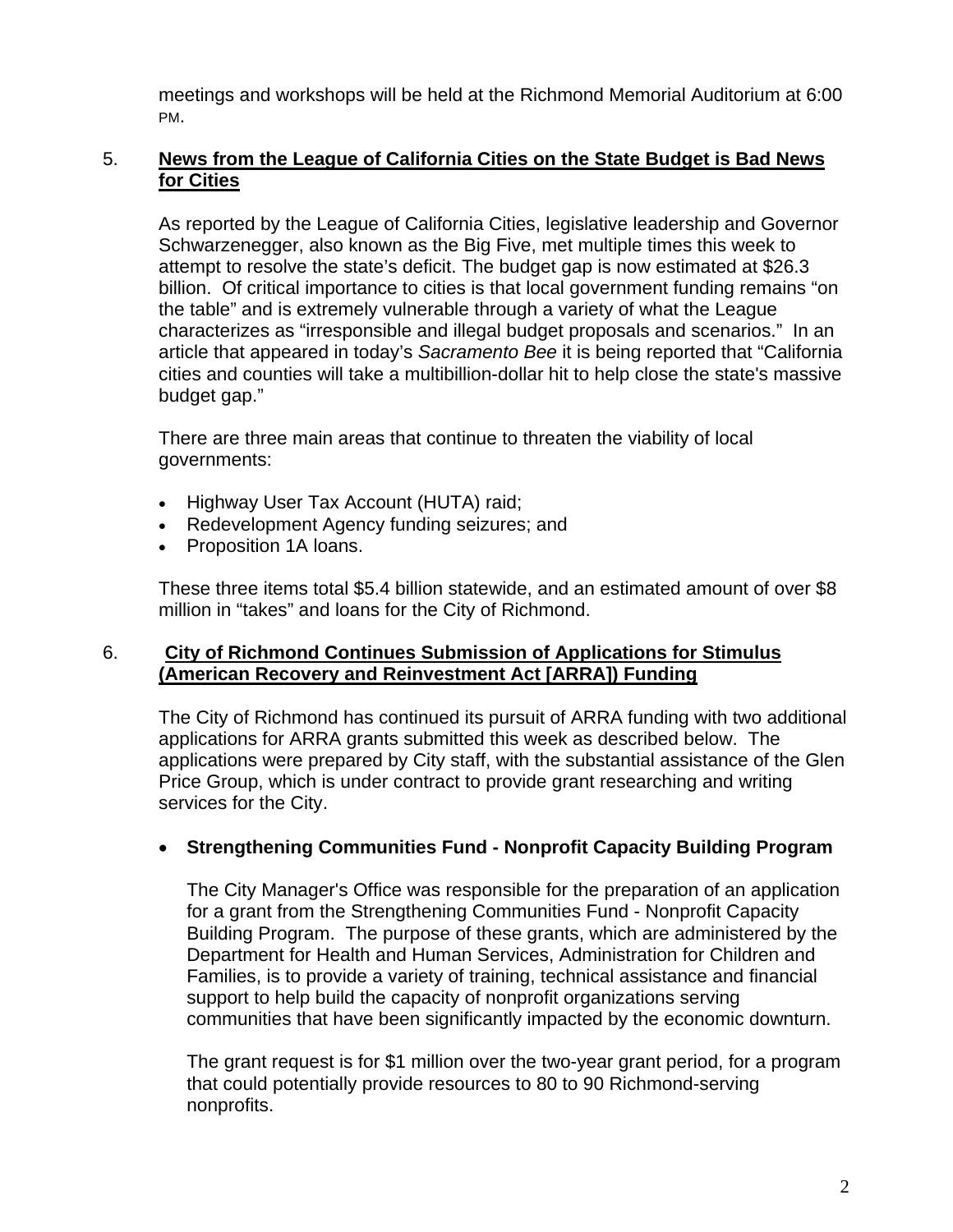## **Assistance to Firefighters - Fire Station Construction Grants**

The City also recently submitted an application for funding to support the construction of a new fire station to replace the existing Station #66. The current station was built over 60 years ago, is seismically unsound, undersized, and too out of date to be brought up to current national fire protection standards. The grant that the City has applied for is funded through the Federal Emergency Management Administration, and supports the construction of new fire stations to serve expanding populations, as well as the renovation or replacement of existing stations that no longer meet national standards.

The City of Richmond was able to take advantage of a planning and design process that was nearing completion when the funding opportunity was announced. The fact that the City already has a design, an estimated budget, and the majority of the permits for the project will give it a substantial advantage in being able to be "shovel ready" at the time when grant funds are released.

Based upon the projected budget for the project, the City request is for \$3,935,532.

# 6. **Update on Graffiti Eradication Program**

Trina Jackson has provided a status report for the graffiti eradication program for the quarter ending June 2009. Highlights from this report include:

- In June, the annual survey to count the number of tags in the City, including the freeways was completed. The total number of tags visible from the surface streets was 4,346, and 331 tags were on the freeways. Last year's numbers were 11,500 and 450, respectively.
- 5,995 tags were abated by Public Works staff during the quarter;
- During the quarter, 639 graffiti related Comcate (web-based resident notification) cases were resolved by Public Works staff, with 483 such cases resolved within 48 hours.
- There are 150 registered volunteers, and volunteers were recruited at the Cinco de Mayo and Juneteenth Festivals.

Mailers will be sent to businesses on the 23<sup>rd</sup> Street, San Pablo Avenue, and Cutting Boulevard thoroughfares, inviting them to partner with the program.

In an effort to assist Code Enforcement efforts, staff has worked to develop a process to transition property owners into abating their properties. Affected property owners will receive a courtesy cleaning, notification of their responsibilities under the Richmond Municipal Code, a courtesy notice and an invitation to receive free abatement supplies and paint by joining the Anti-Graffiti Program.

If a property has received the aforementioned and their property is tagged again, staff will take a picture of the graffiti and mail a second courtesy notice to the property owner indicating that they have three days to abate or Code Enforcement may proceed with compliance efforts. The property owner will also receive another